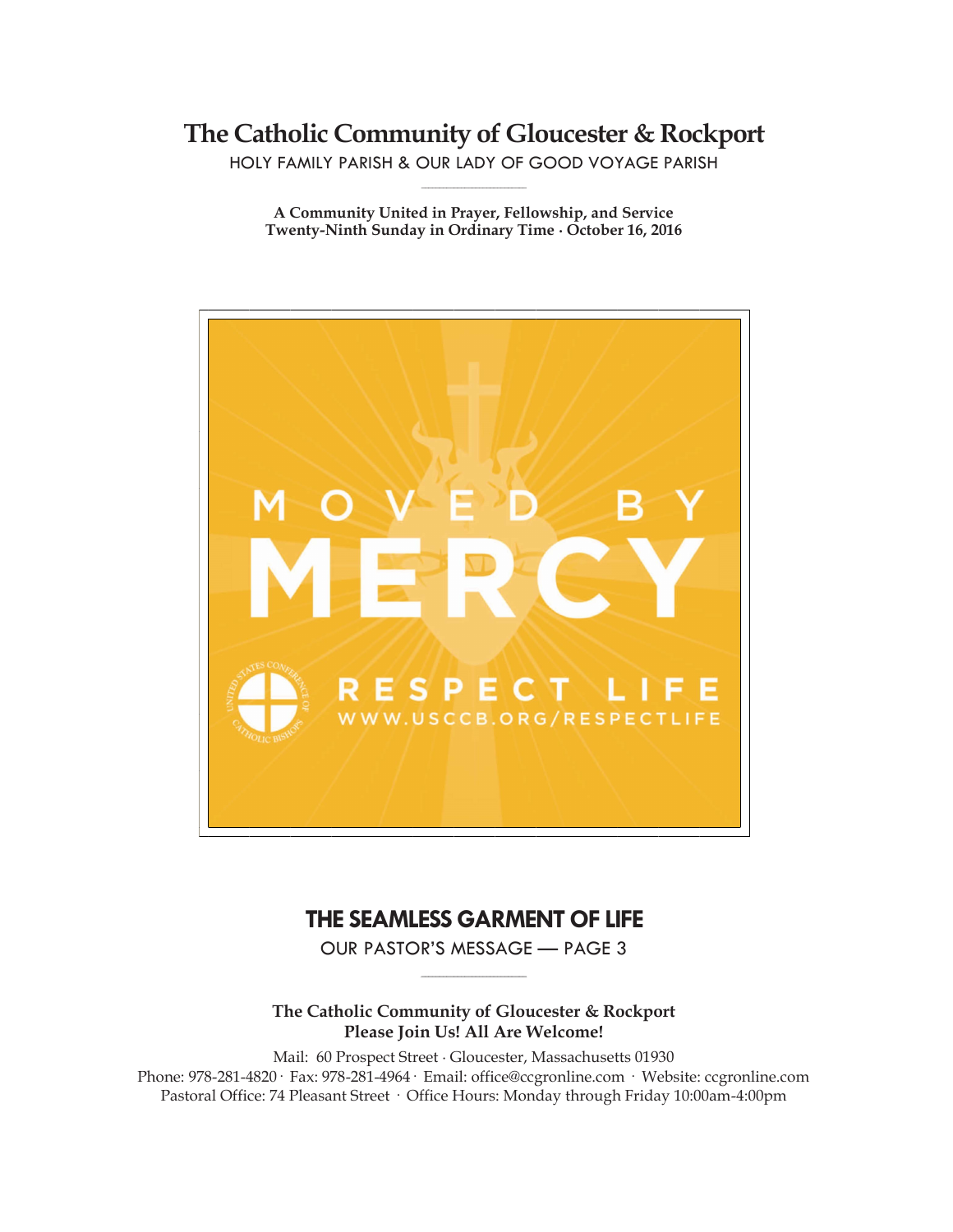#### **MAKING DISCIPLES OF ALL AGES \_\_\_\_\_\_\_\_\_\_\_\_\_\_\_\_\_\_\_\_**

## **YOUTH FAITH FORMATION GRADE 2 SACRAMENTAL PREPARATION Registration Now Underway!**

The Catholic Community of Gloucester & Rockport is now offering a creative and innovative way for young children to prepare for the Sacraments of Penance & Reconciliation (Confession) and First Holy Communion. Our program is designed to prepare both children and their parents for these sacraments, encourage lifelong relationships with Jesus Christ and the Catholic Church, and help families grow together in prayer, fellowship, and service. Our program is simple and family friendly!

First, we will continue to place primary focus on inviting families to attend one of our seven weekend Masses. Second, all second grade children and their parents (or guardians) are asked to attend two 90 minute workshops during the fall season; and three 90 minute workshops during the winter-spring season. Each "Faith & Family Workshop" is offered at three different times, so each family can choose which option works best for them!

Our program begins this month. Calendars and registration materials are posted at ccgronline.com/formation. If you have questions or need any assistance with youth faith formation in the Catholic Community of Gloucester & Rockport, please see Father Jim before or after Mass; or contact Betsy Works at bworks@ccgronline.com or 978- 281-4820. Please join us! All are welcome!

## **YOUTH FAITH FORMATION CONFIRMATION PREPARATION PROGRAM Registration Now Underway!**

Registration continues for Year I of our Confirmation Preparation Program. Beginning in the ninth grade, all high school students are invited to participate in our twoyear program that will prepare them to receive the Seven Gifts of the Holy Spirit at Confirmation. During the first year, our students will participate in a series of interactive workshops about the teachings and traditions of the Catholic Church. During the second year, our students will participate in a series of special events and workshops designed to help them grow in prayer, fellowship, and service; to prepare them to receive the Gifts of the Holy Spirit; and to stimulate their lives as faithful and faithfilled young adult disciples.

Please note that Year II of our program is now underway and registration is closed. If you have questions or need any assistance with youth faith formation in the Catholic Community of Gloucester & Rockport, please see Father Jim before or after Mass; or contact Betsy Works at bworks@ccgronline.com or 978-281-4820. Please join us! All are welcome!

# **ADULT FAITH FORMATION RCIA & ADULT CONFIRMATION PROGRAM Registration Underway!**

If you are an adult (age 18 and over) and have not received the Sacraments of Baptism, Penance & Reconciliation (Confession), Holy Eucharist, or Confirmation in the Roman Catholic Church, then please prayerfully consider joining our adult faith formation program which will meet on Sunday mornings after the 8:15am Mass in Saint Ann Parish House.

The Rite of Christian Initiation for Adults (RCIA) is a seven month program that prepares adults to be received into the Catholic Church at the Easter Vigil. Our group will meet approximately twice each month to learn about the basic beliefs, teachings, and traditions of the Church. As part of this same process, our Adult Confirmation Program prepares adults for the Sacrament of Confirmation and focuses on the challenges of living a life of faith in the modern world.

If you (or someone you know and love) would like to join us for this journey of faith and become part of a unique fellowship in preparation for receiving the sacraments of God's Holy Church, then please see Father Jim or contact Cliff Garvey at 978-281-4820 or cgarvey@ccgronline.com. Please join us! All are invited! All are welcome!

### **YEAR OF MERCY SPECIAL EVENT THE JESUS PRAYER: A REPRISE Two Night Mini-Retreat· October 27th-28th**

In early August, sixty-five parishioners joined Father Jim and Cliff for our Third Annual Summer Retreat: The Jesus Prayer. Since then, many parishioners have asked for more information about desert spirituality and the ancient practice of calling on the name of Jesus. In response to this profound spiritual hunger, all are invited to join us for "The Jesus Prayer: A Reprise", a two-night miniretreat on Thursday, October 27th and Friday, October 28th from 6:30pm until 8:00pm in Saint Anthony Chapel.

Each evening will begin with Evening Prayer from the Liturgy of the Hours. After praying together, we will watch and discuss the highly acclaimed film, "The Mysteries of the Jesus Prayer"; learn about how to pray with the Jesus Prayer; and explore how praying this timeless prayer can bring you closer to our Risen Lord. You need not have participated in the Summer Retreat to join us for this special program! All parishioners, friends, and guests of the Catholic Community of Gloucester & Rockport are invited to join us! For more information about our two-night mini-retreat, please contact Cliff Garvey at 978-281-4820 or cgarvey@ccgronline.com. Please join us! All are invited! All are welcome!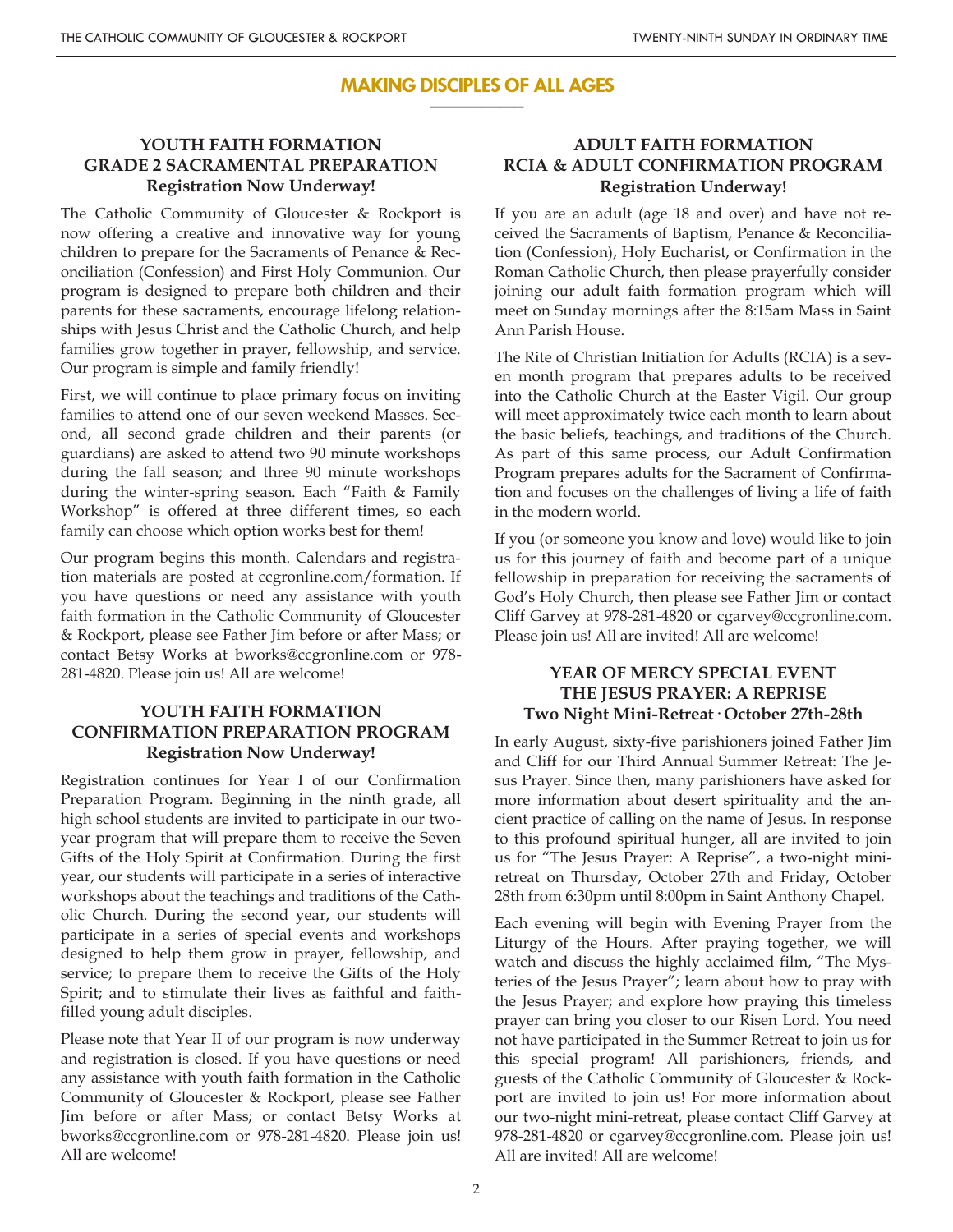#### **OUR PASTOR'S MESSAGE \_\_\_\_\_\_\_\_\_\_\_\_\_\_\_\_\_\_\_\_**



When human life is considered 'cheap' or easily expendable in one area, eventually nothing is held sacred and all lives are in jeopardy.

> Joseph Cardinal Bernardin Archbishop of Chicago 1928-1996

### **THE SEAMLESS GARMENT OF LIFE**

The Roman Catholic Church professes what is called a "consistent ethic of life" because we believe in our hearts that each and every human being is created in the image and likeness of God; and that Jesus Christ suffered, died, and was resurrected for each and every one of us. In this way, every human being, without exception, is sacred and loved unconditionally by our God who is Master of the Universe and Creator of heaven and earth.

In 1971, Eileen Egan (1912-2000), the founder of the organization that would become known as Pax Christi USA, first likened this consistent ethic of life to the "seamless garment" that Jesus wore but was not torn by his executioners (John 19:23). And in 1984, Joseph Cardinal Bernardin (1928-1996), Archbishop of Chicago, delivered a series of lectures that gave full voice to the Church's belief in the sanctity of every human life from the moment of conception until natural death.

Cardinal Bernardin, a soft-spoken and deeply prayerful priest, spoke initially against the legalization of abortion and the proliferation of nuclear weapons. But he soon expanded the scope of the "seamless garment" to include assisted suicide, capital punishment, education, euthanasia, health care, poverty, torture, and unjust war. Cardinal Bernardin argued that each of these issues is complex and different, but that they are all linked because the intrinsic value of human life is at the center of each one. He said: "When human life is considered 'cheap' or easily expendable in one area, eventually nothing is held as sacred and all lives are in jeopardy." As a Catholic and as a citizen, I couldn't agree more.

In a few weeks, we will be faced with the challenge of entering the privacy of the voting booth to choose a new president. Although I have been asked many times in recent months about which candidate we, as Catholics, should support, I agree with the United States Conference of Catholic Bishops (USCCB) that it is not the place of either priest or bishop to endorse one candidate or one party over another. At the same time, it is part of my charism and obligation as a priest to share the teachings and traditions of the Church with my fellow parishioners. Needless to say, this poses a real test for me and for my brother priests and pastors.

Overall, it seems clear that none of the major political parties in the United States professes a consistent ethic of life that reflects the fullness of the Church's teachings. Likewise, neither of the leading presidential candidates represents the principles of the seamless garment as advocated by Catholic theologians like Eileen Egan and Cardinal Joseph Bernardin. On some level, this is understandable because politics is a human endeavor and human beings are imperfect. At the same time, Catholics are called to be "moved by mercy" to accept differences, forgive and love each other, and preach the Gospel to the whole world.

In this way, before we enter the voting booth next month, we can pray with the following questions: Do we believe in the sanctity of human life from conception until natural death? Do we believe in defending the lives of our most vulnerable brothers and sisters: the aged, the condemned, the disabled, the poor, the sick, the stranger, and the unborn? Do we believe that taking a human life through neglect, punishment, or torture is unjust? Do we believe that a wholehearted respect for life involves sharing God's love and mercy with all people, no matter who they are, what they are, or where they're from? If we answer "yes" to these questions, then we take one step closer toward preserving the seamless garment of life. As the election draws near, let us pray together for our country, for our leaders, and for each other.

Peace and blessings to all, Father Jim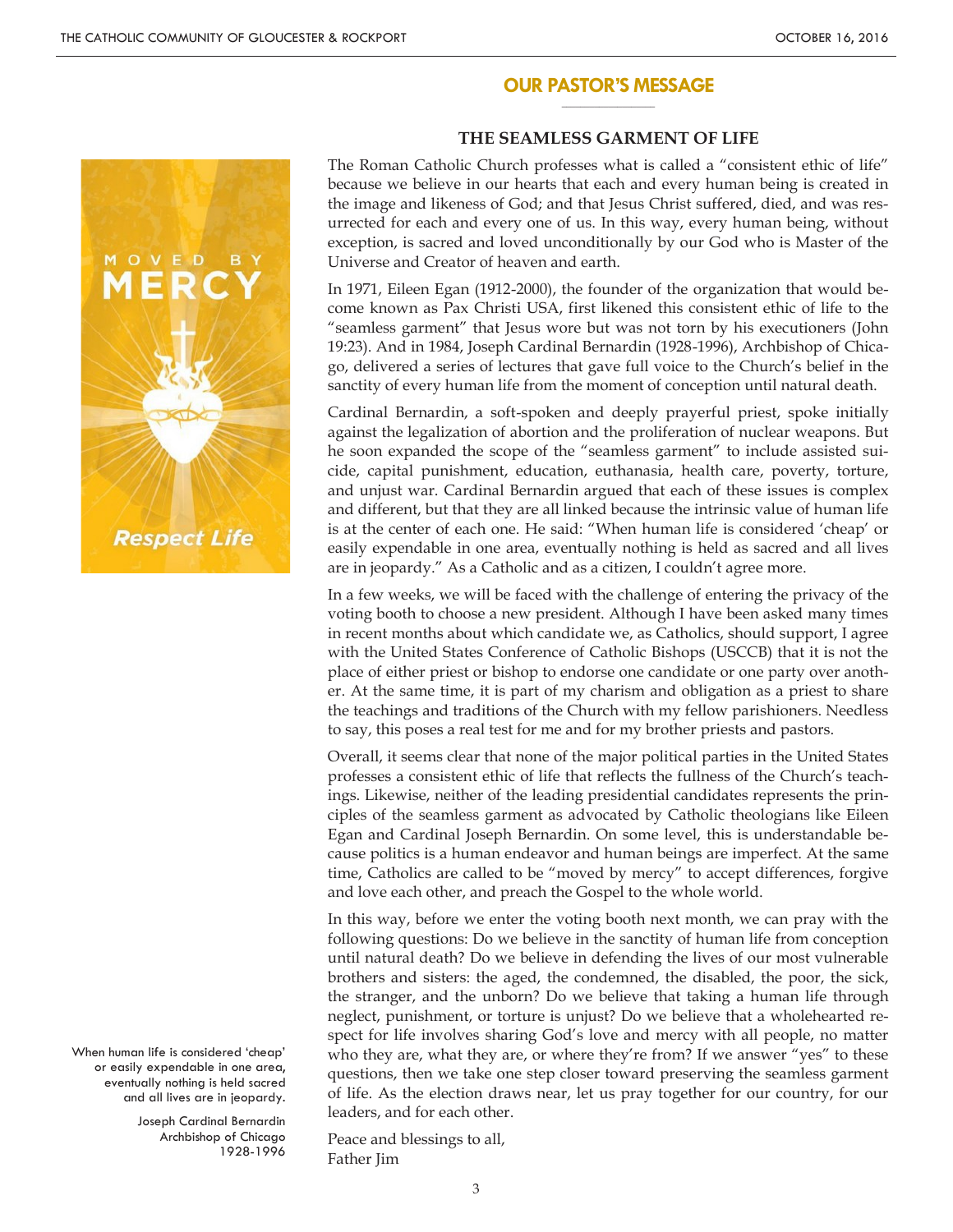### **PRAYER, FELLOWSHIP, AND SERVICE \_\_\_\_\_\_\_\_\_\_\_\_\_\_\_\_\_\_\_\_**

# **HOLY FAMILY WOMEN'S GUILD CHRISTMAS FAIR PLANNING MEETING Monday, October 24th· Begins at 6:30pm**

If you are reading this announcement, then Holy Family Parish needs your help! Volunteers are still needed for this year's Christmas Fair (Saturday, November 19th) to set up, work the fair, and/or clean up! All parishioners (men and women) are invited to our next planning meeting on Monday, October 24th at 6:30pm in Saint Ann Church Hall. For more information, please contact Lydia Bertolino at 978-281-4279 or bertolino4@msn.com. Please join us! All are invited! All are welcome!

# **AN EVENING AT STUDIO CREPE with HOLY FAMILY WOMEN'S GUILD Wednesday, October 26th· Begins at 5:30pm**

All are invited to join the Holy Family Women's Guild on Wednesday, October 26th for an evening of great food and good company at Studio Crepe (located at 17 Railroad Avenue in Rockport). For every meal purchased between 5:30pm and 8:00pm, Studio Crepe will donate 15% of the proceeds to support Holy Family Parish. So, please join us for a night out with family, friends, and fellow parishioners and help support our parish! For more information, please contact Lydia Bertolino at 978-281-4279 or bertolino4@msn.com. All are invited! All are welcome!

# **HOLY FAMILY WOMEN'S GUILD CHRISTMAS FAIR BASKET WHEEL Now Accepting Donations**!

The Basket Wheel is the biggest "money maker" at our Christmas Fair (which is the biggest fundraiser of the year for Holy Family Parish). The great success of the Basket Wheel depends on donations from our parishioners and friends! So, all are encouraged to create and donate a \$25 theme basket for kids, crafts, family nights, movie nights, snow days, wine & cheese, holiday gift wrapping, and summer barbecue! Creating a basket can be both fun and inexpensive when families, friends, and neighbors work together to support our parish!

Donations for this year's Basket Wheel are now being accepted! Last year, we gave away more than 120 baskets as prizes for those who played the wheel. Please help us to keep the Basket Wheel spinning and to make this year's Christmas Fair a record-breaking success! For more information about the Basket Wheel or the Christmas Fair, please contact Lydia Bertolino at bertolino4@msn.com or 978-281-4279. Please join us! All are welcome!

# **MORE NEWS & INFORMATION ONLINE**

Join us: ccgronline.com! Follow us on Twitter: @ccgronline!

### **RESPECT LIFE MONTH \_\_\_\_\_\_\_\_\_\_\_\_\_\_\_\_\_\_\_\_**

# **MOVED BY MERCY: A VIGIL FOR LIFE Friday, October 21st· Begins at Noon**

Each October, the Roman Catholic Church prays in a special way for the respect of all human life. As Pope Francis reminds us: "We are called to reach out to those who find themselves in the existential peripheries of our society and to show particular solidarity with the most vulnerable of our brothers and sisters: the poor, the disabled, the unborn and sick, migrants and refugees, the elderly and the young who lack employment."

This year, the United States Conference of Catholic Bishops (USCCB) has chosen "Moved By Mercy" as the theme of Respect Life Month. Throughout the month of October, all are invited and encouraged to join in praying the following prayer for the protection of all human life from the moment of conception until natural death:

> Father and Maker of All, you adorn all creation with splendor and beauty, and fashion human lives in your image and likeness. Awaken in every heart reverence for the work of your hands, and renew among your people a readiness to nurture and sustain your precious gift of life. Grant this through our Lord Jesus Christ, your Son, who lives and reigns with you in the unity of the Holy Spirit, one God, for ever and ever. Amen.

In addition, in communion and solidarity with Pope Francis, Cardinal Seán, and the teachings and traditions of the Catholic Church, all parishioners, friends, and guests of the Catholic Community of Gloucester & Rockport are invited to join us for "Moved By Mercy: A Prayer Vigil for Life" on Friday, October 21st in Our Lady of Good Voyage Church.

Our vigil will begin at 12:00pm with Daytime Prayer from the Liturgy of the Hours and Exposition of the Blessed Sacrament. Throughout the afternoon, all are welcome to join us in silent prayer and adoration of the Blessed Sacrament. At 3:00pm, we will pray a Rosary for Life in honor of the Holy Father's call to reach out and respect our most vulnerable brothers and sisters. The Vigil for Life will conclude at 5:00pm with Evening Prayer and Benediction of the Blessed Sacrament.

For more information, please contact Father Jim at 978- 281-4820 or frjim@ccgronline.com. We pray that you will be able to join us for all or part of this special afternoon of prayer with certain knowledge that God hears and answers our prayers for all human life. All are welcome!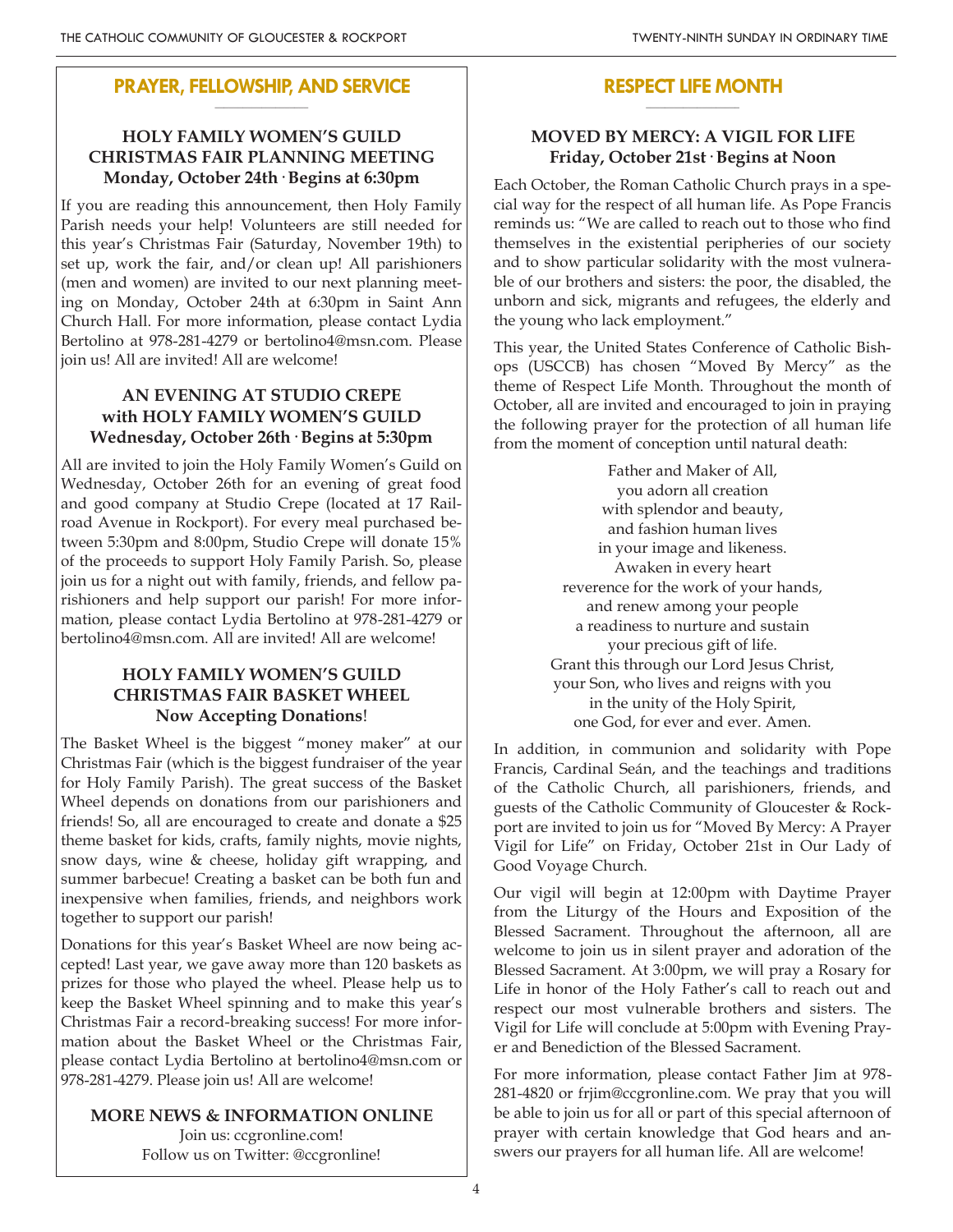#### **JUBILEE YEAR OF MERCY \_\_\_\_\_\_\_\_\_\_\_\_\_\_\_\_\_\_\_\_**

## **A PRAYER BY POPE FRANCIS FOR THE JUBILEE YEAR OF MERCY Let Us Pray with Our Holy Father!**

In honor of the Extraordinary Jubilee Year of Mercy, Pope Francis has written a special prayer to bring us closer to our merciful Lord through the inspiration of the scriptures and the grace of the Triune God. So, together with our Holy Father, Pope Francis, and with fellow Christians and people of goodwill around the world, let us raise our hearts and voices in the name of the Father, and of the Son, and of the Holy Spirit:

Lord Jesus Christ, you have taught us to be merciful like the heavenly Father, and you have told us that whoever sees you sees Him. Show us your face and we will be saved. Your loving gaze freed Zacchaeus and Matthew from being enslaved by money; the adulteress and Mary Magdalene from seeking happiness in created things; made Peter weep after his betrayal, and assured Paradise to the repentant thief. Let us hear, as if addressed to each one of us, the words that you spoke to the Samaritan woman: "If you knew the gift of God!"

You are the visible face of the invisible Father, of the God who manifests his power above all by forgiveness and mercy. Let the Church be your visible face in the world, its Lord risen and glorified. You willed that your ministers would also be clothed in weakness in order that they may feel compassion for those in ignorance and error: let everyone who approaches them feel sought after, loved, and forgiven by God.

Send your Holy Spirit and consecrate every one of us with his anointing, so that the Jubilee of Mercy may be a year of grace from the Lord, and your Church, with renewed enthusiasm, may bring good news to the poor, proclaim liberty to captives and the oppressed, and restore sight to the blind.

We ask this of you, Lord Jesus Christ, through the intercession of Mary, Mother of Mercy; you who live and reign with the Father and the Holy Spirit for ever and ever. Amen!

### **THE JUBILEE YEAR OF MERCY ONLINE!**

Join us: ccgronline.com/mercy

#### **PRAYER, FELLOWSHIP, AND SERVICE \_\_\_\_\_\_\_\_\_\_\_\_\_\_\_\_\_\_\_\_**

### **MONTH OF ALL SOULS Masses of Remembrance**

In November, the Month of All Souls, the Catholic Community of Gloucester & Rockport will celebrate three Masses of Remembrance for those from our parishes who have journeyed home to the Lord during the past year and whose funerals were celebrated in our churches.

These Masses will be celebrated according to the following schedule: Saturday, October 29th at 4:00pm in Saint Ann Church; Sunday, November 13th at 10:00am in Saint Joachim Church; and Sunday, November 20th at 11:45am in Our Lady of Good Voyage Church. At each Mass of Remembrance, the names of our dearly departed loved ones and friends will be read aloud. For more information about these Masses, please see Fr. Jim before or after Mass. May the souls of the faithful departed rest in peace!

### **KNIGHTS OF COLUMBUS Tuesday, November 8th at 7:00pm**

The Knights of Columbus is an organization of men that remains true to its founding principles of charity, unity, and fraternity. Founded in 1882, the Knights remain an organization dedicated to the mutual assistance of members and their families, but also to serving the disabled, the poor, and the sick. The Knights also sponsor educational, charitable, and religious programs in our parishes and throughout the world.

Council 215 serves the Catholic Community of Gloucester & Rockport at Holy Family Parish and Our Lady of Good Voyage Parish. Our next meeting is scheduled for Tuesday, November 8th at 7:00pm in the parish center (located beside Saint Ann Church). For more information, please visit our website at kofc215.com; contact Mark Natti at grandknight@kofc215.com; or leave a message at 978-281- 4820. Please join us! New members are always welcome!

### **OUR LADY OF GOOD VOYAGE PARISH OUR LADY'S GUILD BAKED BEAN SUPPER Friday, October 21st at 5:30pm**

All parishioners, friends, and guests of the Catholic Community of Gloucester & Rockport are invited to join Our Lady's Guild for its Annual Baked Bean Supper on Friday, October 21st from 5:30pm until 8:00pm in Our Lady's Hall. A donation of \$10 is requested for adults; and \$6 for children (ages 10 and under). Tickets will be available at the door. Our menu includes hot dogs, linguiça, baked beans, coffee, soda, and a variety of delicious homemade desserts. Entertainment will be provided by our very own LuAnn Pallazola! For more information, please contact Linda Galvin at 617-803-6050 or lingalv2010@gmail.com. Please join us! All are welcome!